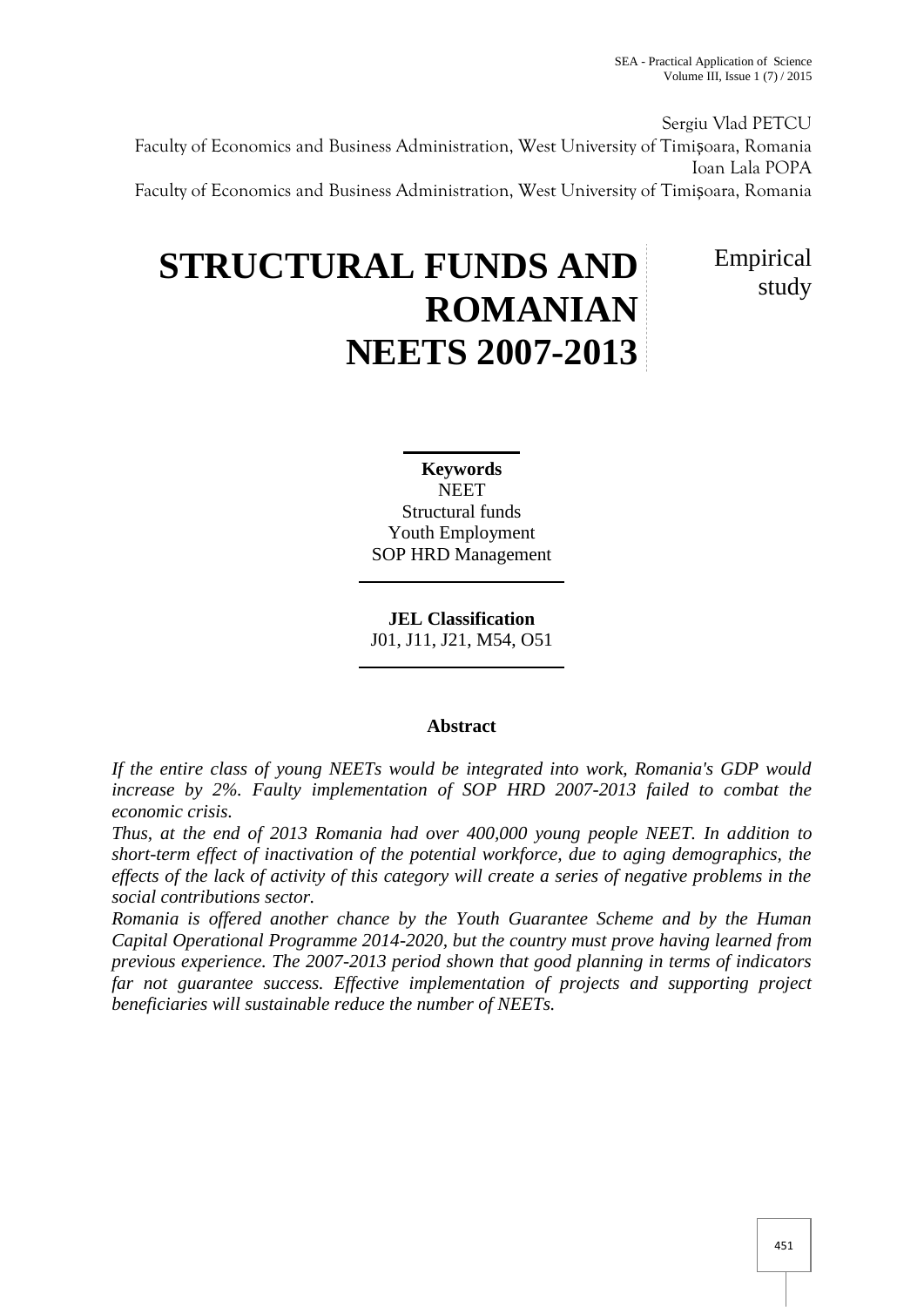#### **Young people not in employment, education or training**

The number of young people not in employment, education and training is one of the highly relevant indicators to assess the quality and effectiveness of education, training and employment systems. NEETs are a very heterogeneous population, consisting of five main subgroups, as shown in Figure 1. The largest subgroup tends to be those who are conventionally unemployed and all of its subgroups have in common the fact that they are not accumulating human capital through formal channels. ( European Foundation for the Improvement of Living and Working Conditions, 2012)

The majority of young people leaving early the education and training system come to be employed in low-paid jobs for limited period. Returning to school or enrolling in professional training programs should become the main alternative for these young people, CEDEFOP estimating that the demand for low skilled labour will continue to decline over the period 2010-2020.

#### **Structural funds in Romania dealing with the NEETs problem**

The only dedicated programmes aimed to increase the number of young people (15-24) in education, employment or training were the Major Intervention Domains (MID) 2.1 and 5.1, part of the Sectoral Operational Programme Human Resources Development 2007-2013.

MID 2.1 (Transition from school to active life) was aimed to facilitate the insertion of graduates on the labour market. The education and training provided in education institutions should have Resources Development 2007-2013.<br>
MID 2.1 (Transition from school to active life) was<br>
aimed to facilitate the insertion of graduates on the<br>
labour market. The education and training provided<br>
in education institutions sh apprenticeships etc. The guiding and counselling activities complemented the above mentioned actions and facilitated the transition from school to workplace and the change of status of direct beneficiaries from student to future employee.

MID 5.1 (Developing and implementing active employment measures) aimed to make the youths actions and facilitated the transition from school to<br>workplace and the change of status of direct<br>beneficiaries from student to future employee.<br>MID 5.1 (Developing and implementing active<br>employment measures) aimed to ma (Ministry of Labour, Familiy and Equal Opportunities, 2007).

The indicators relevant for NEETs are detailed in Table 1.

## **Economic cost of NEETs**

The economic cost of not integrating NEETs in EU is estimated at over €150 billion, or 1.2% of GDP, in 2011 figures. Some countries, such as Bulgaria, Cyprus, Greece, Hungary, Ireland, Italy, Latvia and Poland are paying 2% or more of their GDP, as shown in Figure 2.

According to Eurofound, the economic costs of NEETs consist in two types of costs: (direct) public finance costs and (indirect) resource costs. The

public finance cost is the difference between the public finance income received by NEETs (unemployment benefit, disability benefits, sicknes benefits etc.) and the public finance granted to non- NEETs. The resource cost is the difference between the resource income generated by NEETs and non- NEETs (foregone earnings, unpaid taxes, unpaid social contributions etc.). Resource costs are not directly measurable as they are purely hypothetical, but they can nevertheless be estimated when comparing the income situation of a NEET to that of a non-NEET. ( European Foundation for the Improvement of Living and Working Conditions, 2012)

#### **Correlation between structural funds and the NEETs in Romania**

One of the main opportunities that Romania had in the 2007-2013 timeframe consisted in the structural funds. SOP HRD supported the decrease of NEETs number in Romania, as shown in Chapter "Structural funds in Romania dealing with the NEETs problem".

The MDI investment budgets are detailed in Table 2. According to the planification of SOP HRD, the investment made by Romania in order to decrease the number of NEETs were meant to be amortized in 2,02 years. Thus, the total investment for one less NEET were calculated to 4036 EUR (dividing the total invested amount from Table 2 to 101500 – the total planned number of NEETs "leavers").

According to Table 3, the total number of Romanian NEETs should have decreased by 100.090 persons by the end of 2013. However, the number of NEETs decreased only by 23.152, as shown in Table 4. This could be correlated with the fact that overall, in 2013, Romania had 195.891 more NEETs than in 2007 (as shown in Table 6). Of course, a major impact was caused by the economic crysis, but the results of SOP HRD intervention were much weaker than expected, having an efficacity of just 23,13%.

#### **Conclusions**

According to Eurostat, Romania loses 1998 EUR per year with each NEET (calculations for 2011). Based on this indicator, we are able to calculate the economical influence of NEETs variation, from 2007 to 2013.

The management of SOP HRD was inefficient, from the perspective of MDI 2.1 and 5.1. In a period when the economic crisis hardly impacted youngsters, Romania should be proactive to overcome its targets established in this sector. However, Romania failed to reach its own indicators set for the two MDIs, which is one of the reasons why inactivity rate among young people has increased significantly. Should country-level targets had been achieved in terms of NEETs, their number would have been 76,938 units lower, which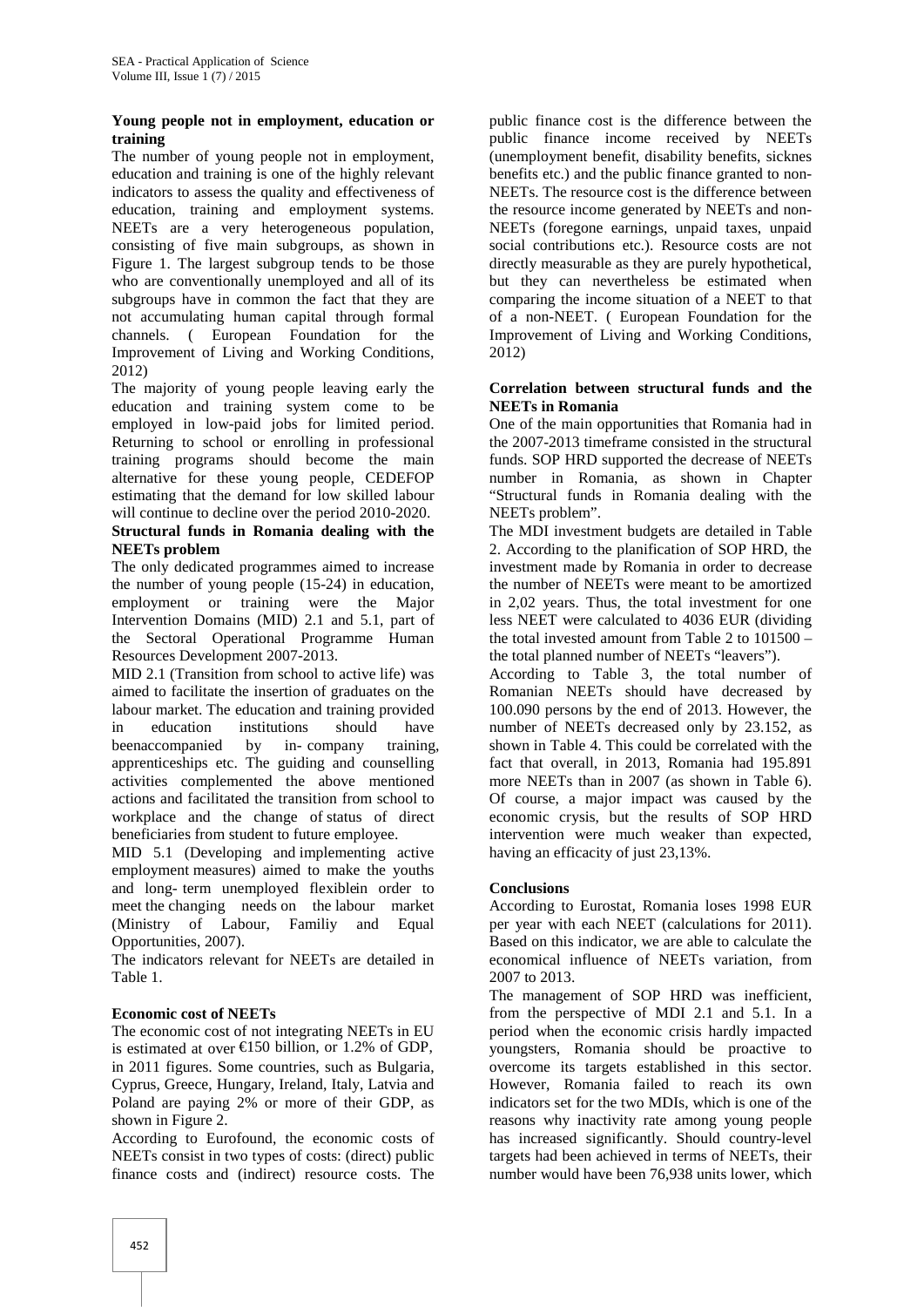would have represented an increase in the GDP of 153.722.124 EUR yearly.

**Acknowledgment:** This work was cofinanced from the European Social Fund through Sectoral Operational Programme Human Resources Development 2007-2013, project number<br>POSDRU/159/1.5/S/134197 "Performance and POSDRU/159/1.5/S/134197 excellence in doctoral and postdoctoral research in Romanian economics science domain".

#### **Bibliography**

European Foundation for the Improvement of Living and Working Conditions. (2012). *NEETs Young people not in employment, education or training: Characteristics, costs and policy responses in Europe.* Luxembourg: Publications Offi ce of the European Union.

- Eurofound. (2015). *Young people and 'NEETs'*. Retrieved March 31, 2015, from http://eurofound.europa.eu/emcc/labourma rket/youth
- Eurostat. (2015). Young people not in employment and not in any education and training by sex, age and activity status [yth\_empl\_150]. Eurostat.
- Ministerul Fondurilor Europene. (2014). *Raportul anual de implementare - POSDRU 2007- 2013.* Guvernul României.
- Ministry of Labour, Familiy and Equal Opportunities. (2007). Sectoral Operational Programme Human Resources Development. Government of Romania.

#### **Biographical sketch**

Sergiu Vlad Petcu is a  $2<sup>nd</sup>$  year Ph.D. student in the field of Management, with a professional background mainly in European funded projects aimed at enhancing students' employability. This justifies his interest in the field of structural funds and persons not employed, in education or training. E-mail: vlad.petcu@gmail.com

Prof. Ioan Lala Popa, Ph.D. in the field of Management, Faculty of Economics and Business Administration, West University of Timi oara.. Prof. Lala's research interests are mainly focused on risks analysis and management, human resources evaluation, rentability analysis and costs analysis. E-mail: ioan.lala@e-uvt.ro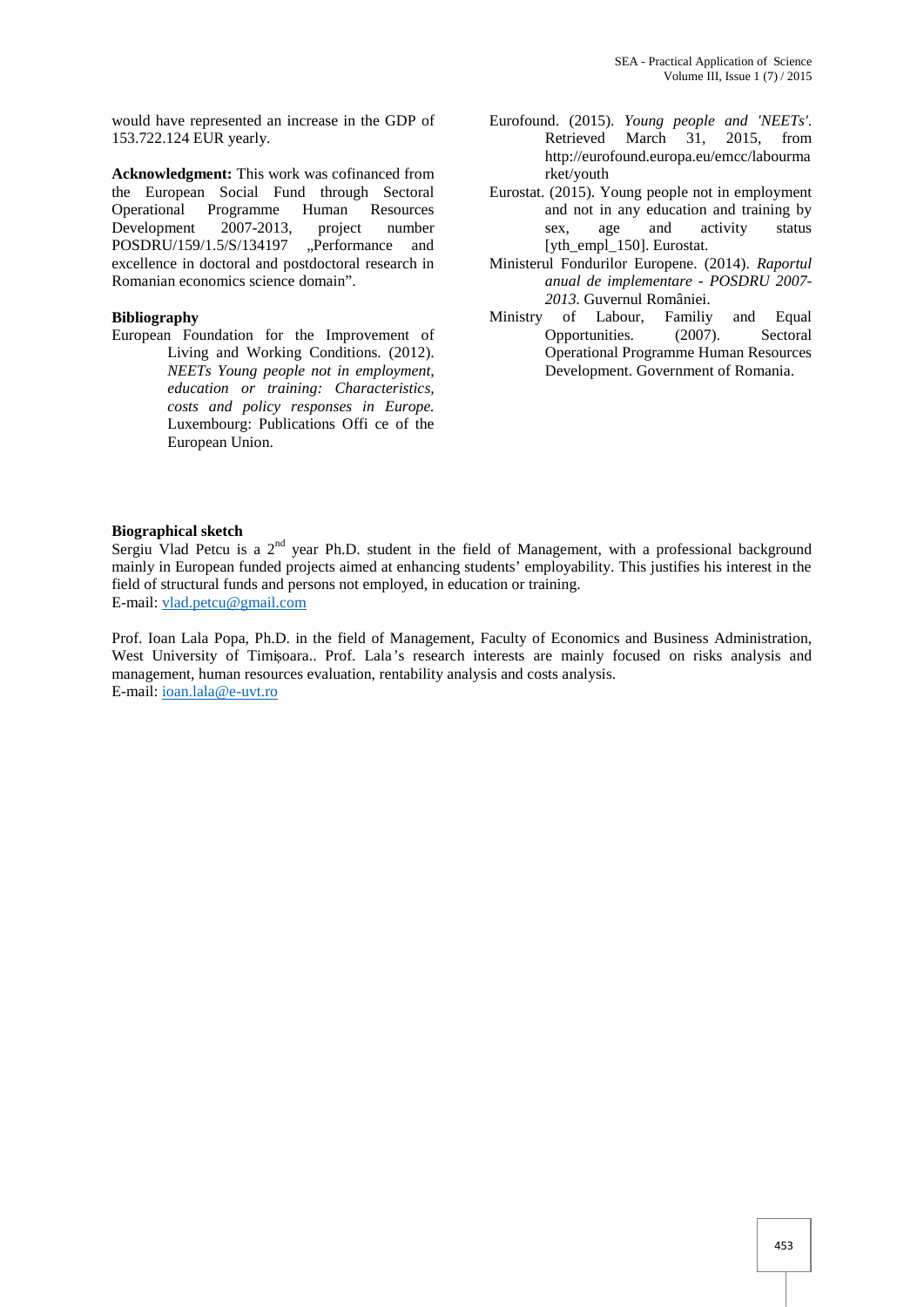#### **Tables**

Table 1:

*Expected results of SPO HRD relevant to NEET (Ministry of Labour, Familiy and Equal Opportunities, 2007)* **Expected results relevant to 2007 2008 2007 2008 2009 2010 2011 2012 2013 2014 2015**

| <b>LADOCOUG I COMIND I CIU ( MIIU CO</b><br><b>NEET</b>                                                                                                                    |       |       |       |       |       |        |        |        |
|----------------------------------------------------------------------------------------------------------------------------------------------------------------------------|-------|-------|-------|-------|-------|--------|--------|--------|
| <b>MID 2.1 - Persons assisted</b><br>in the transition from<br>school to working life $-$ of<br>which 65% were planned to<br>leave te NEETs group                          | 15000 | 35000 | 65500 | 91000 | 95000 | 148600 | 150000 | 150000 |
| 5.1 - Long-term<br>unemployed young<br>participants in integrated<br>programs – of which $25%$<br>were meant to get<br>employed after<br>participating to the<br>programme | 1700  | 3500  | 5700  | 8300  | 11100 | 14000  | 16000  | 16000  |

Table 2:

*Invested funds aimed to reduce the number of NEETs (Ministry of Labour, Familiy and Equal Opportunities, 2007)*

| <b>Invested funds aimed to reduce the number of NEETs</b> |                                            |                                                                  |                            |  |  |  |  |  |  |
|-----------------------------------------------------------|--------------------------------------------|------------------------------------------------------------------|----------------------------|--|--|--|--|--|--|
| <b>MID</b>                                                | Total amount dedicated to<br>the MID (EUR) | Percentage of the sum<br>dedicated especially to<br>NEETs $(\%)$ | Total amount granted (EUR) |  |  |  |  |  |  |
| 2.1                                                       | 337597630                                  | 100                                                              | 337597630                  |  |  |  |  |  |  |
| 5.1                                                       | 298461225                                  | 24                                                               | 72018694                   |  |  |  |  |  |  |
| <b>TOTA</b>                                               |                                            |                                                                  | 409616324                  |  |  |  |  |  |  |

Table 3:

*Yearly expected results – number of NEETs excluded from the NEET category (Ministry of Labour, Familiy and Equal Opportunities, 2007)*

| <b>Yearly expected results –number of NEETs</b><br>excluded from the NEET category by MDI | 2007     | 2008  | 2009  | <b>2010</b> | 2011  | 2012  | 2013   |
|-------------------------------------------------------------------------------------------|----------|-------|-------|-------------|-------|-------|--------|
| <b>MDI 2.1</b>                                                                            | $\Omega$ | 9750  | 22750 | 42575       | 59150 | 61750 | 96590  |
| <b>MDI 5.1</b>                                                                            | $\Omega$ | 425   | 875   | 1425        | 2075  | 2775  | 3500   |
| <b>TOTAL variation of NEET</b>                                                            | $\Omega$ | 10175 | 23625 | 44000       | 61225 | 64525 | 100090 |

Table 4:

*Yearly results – less NEETs, as a result of SOP HRD (Ministerul Fondurilor Europene, 2014)*

| Yearly results – less NEETs, as a result of SOP<br>HRD. |   | 2007 2008 2009 |     | $-2010$       | $-2011$ | 2012                      | 2013  |
|---------------------------------------------------------|---|----------------|-----|---------------|---------|---------------------------|-------|
| <b>MDI 2.1</b>                                          |   |                |     | 832           |         | 6216 12745                | 19652 |
| <b>MDI 5.1</b>                                          |   | 42.5           | 875 |               |         | 1425 2075 2775            | 3500  |
| <b>TOTAL variation of NEET</b>                          | 0 | $-425$         |     | $-875 - 2257$ |         | $-8291$ $-15520$ $-23152$ |       |
|                                                         |   |                |     |               |         |                           |       |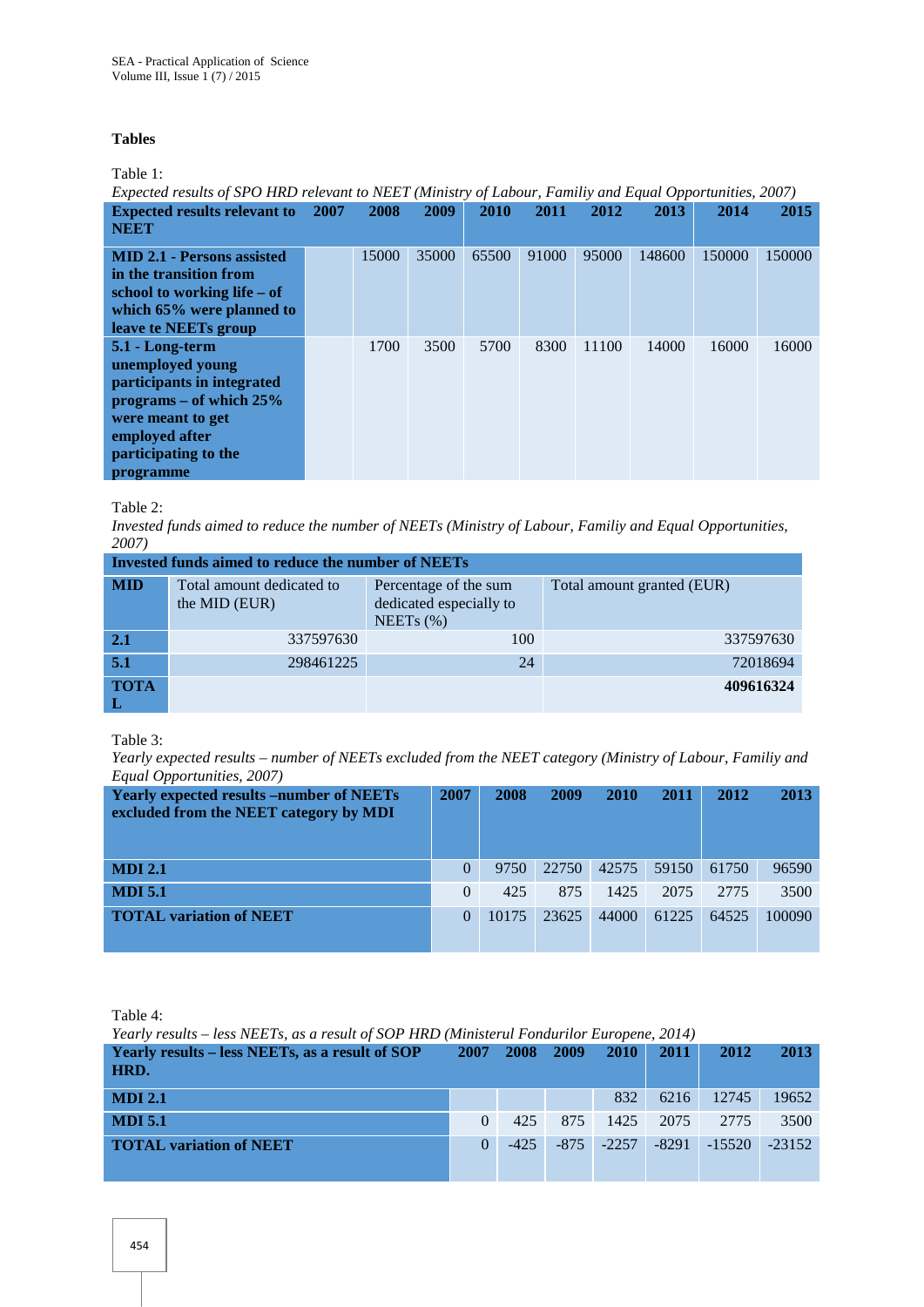Table 5:

| Variation of NEETs in Romania (Eurostat, 2015) |  |
|------------------------------------------------|--|
|------------------------------------------------|--|

| <b>Yearly number of NEETs in Romania</b>            | 2007 | 2008     | 2009  | <b>2010</b> | <b>2011</b>  | 2012                                             | 2013  |
|-----------------------------------------------------|------|----------|-------|-------------|--------------|--------------------------------------------------|-------|
| <b>Number</b>                                       |      |          |       |             |              | 326705 284946 341443 402854 427418 412680 422505 |       |
| <b>Variation of NEETs from the previous</b><br>vear |      | $-41759$ | 14739 |             | 76149 100714 | 85975                                            | 95801 |

Table 6:

*Deviation from the planned number of NEETs (author's calculations)*

| Year                                                                                         | 2007     | 2008     | 2009  | 2010   | 2011   | 2012   | 2013   |
|----------------------------------------------------------------------------------------------|----------|----------|-------|--------|--------|--------|--------|
| Deviation from the plan according to the<br>faulty implementation of SOP HRD                 |          | 9750     | 22750 | 41743  | 52934  | 49005  | 76938  |
| Total deviation from the plan (planned<br>number of NEETs - actual number of<br><b>NEETS</b> | $\theta$ | $-31584$ | 38364 | 120149 | 161939 | 150500 | 195891 |

## Table 7:

*Economical influence of NEETs variation*

| <b>Economical influence</b><br>of NEET variation<br>(EUR) | 2008        | 2009        | 2010         | 2011         | 2012         | 2013         |
|-----------------------------------------------------------|-------------|-------------|--------------|--------------|--------------|--------------|
| <b>Planned</b>                                            | 20329650    | 47202750    | 87912000     | 122327550    | 128920950    | 199979820    |
| <b>Actual results</b>                                     | 83434999    | $-29447647$ | $-152146176$ | $-201225587$ | $-171777940$ | $-191409705$ |
| <b>Net difference</b><br>(planned-results)                | 63105349    | $-76650397$ | $-240058176$ | $-323553137$ | $-300698890$ | $-391389525$ |
| <b>GDP</b>                                                | 139762 mil. | 118269 mil. | 124396 mil.  | 131515 mil.  | 131676 mil.  | 142245 mil.  |
| <b>Percentage of GDP</b>                                  | 0,05        | $-0,06$     | $-0,19$      | $-0,25$      | $-0.23$      | $-0,28$      |